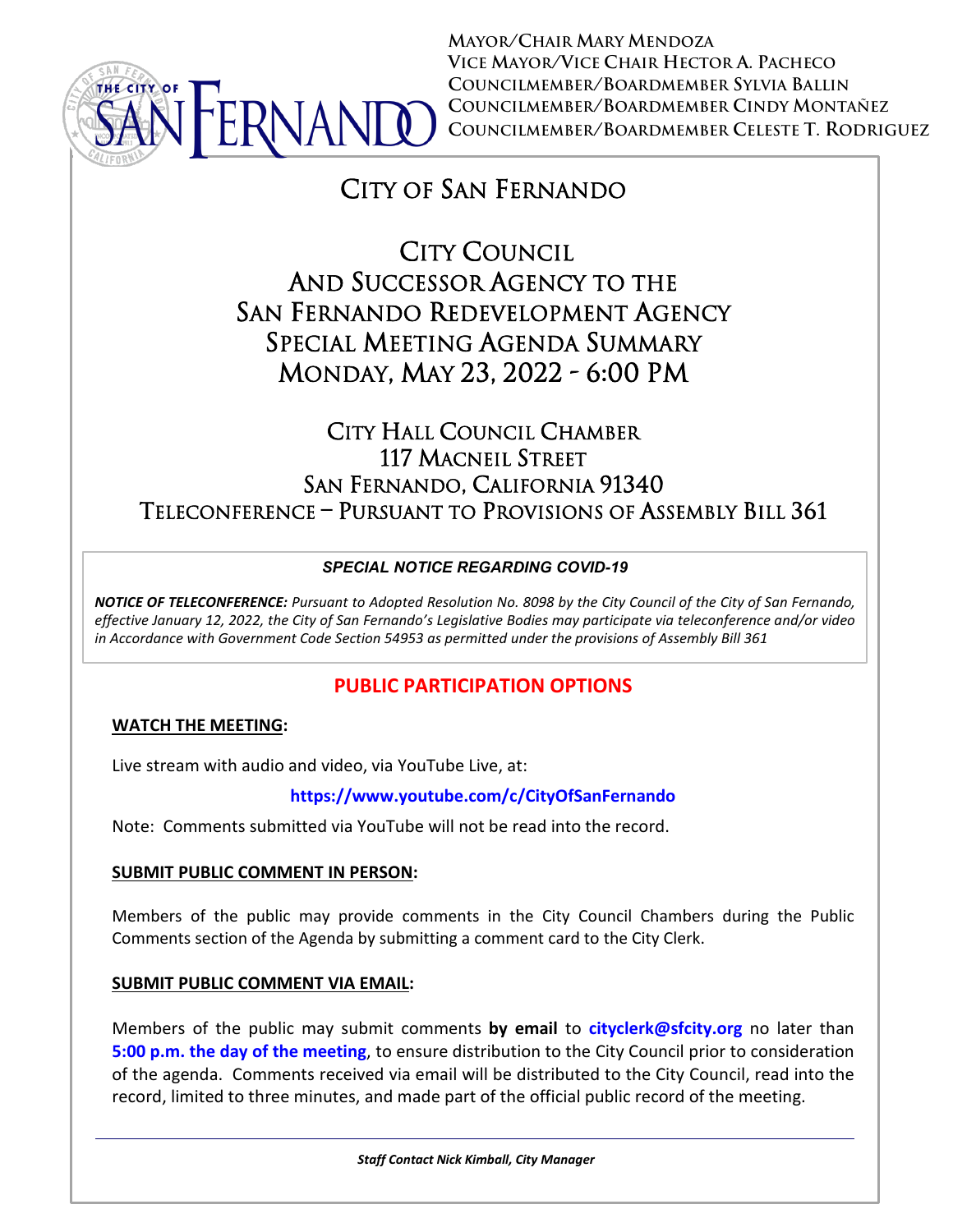#### **CALL-IN TO PROVIDE PUBLIC COMMENT LIVE AT THE MEETING:**

Members of the public may **call-in between 6:00 p.m. and 6:15 p.m.** Comments will be heard in the order received, and limited to three minutes. If necessary, the call-in period may be extended by the Mayor. Note: This is audio only and no video.

### **Call-in Telephone Number: (669) 900-6833 Meeting ID: 833 6022 0211 Passcode: 924965**

When connecting to the Zoom meeting to speak, you will be placed in a virtual "waiting area," with your audio disabled, until it is your turn to speak and limited to three minutes.

#### **CALL TO ORDER/ROLL CALL**

#### **PLEDGE OF ALLEGIANCE**

Led by City Clerk Julia Fritz

#### **APPROVAL OF AGENDA**

Recommend that the City Council approve the agenda as presented and move that all ordinances presented tonight be read in title only as authorized under Government Code Section 36934.

#### **DECORUM AND ORDER**

The City Council, elected by the public, must be free to discuss issues confronting the City in an orderly environment. Public members attending City Council meetings shall observe the same rules of order and decorum applicable to the City Council (SF Procedural Manual). Any person making impertinent derogatory or slanderous remarks or who becomes boisterous while addressing the City Council or while attending the City Council meeting, may be removed from the room if the Presiding Officer so directs the sergeant-at-arms and such person may be barred from further audience before the City Council.

#### **PUBLIC STATEMENTS**

Members of the public may **provide comments in the City Council Chambers** during the Public Comments section of the Agenda by submitting a comment card to the City Clerk.